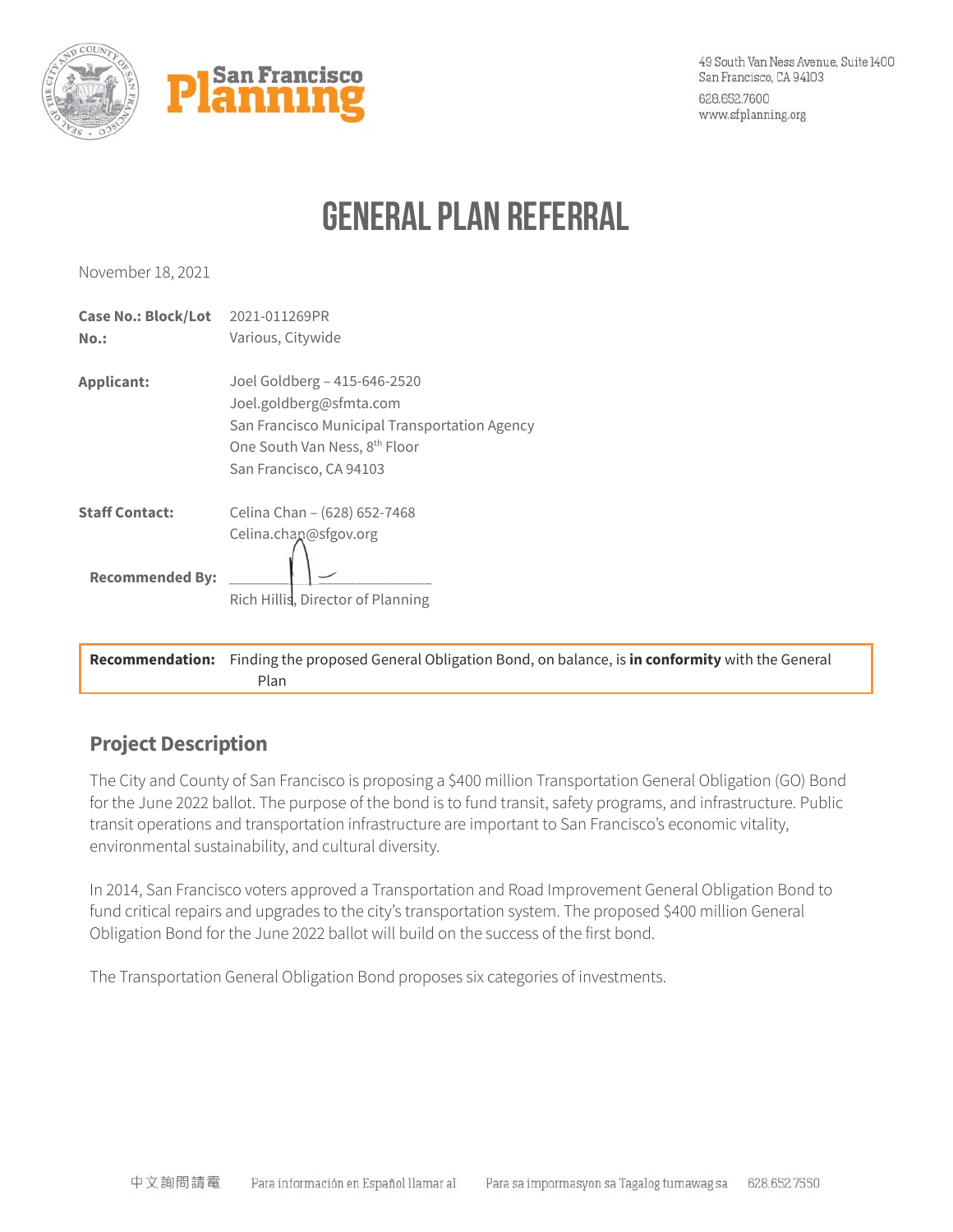| Program Component                                                     | <b>Estimated Proposed Budget</b> |
|-----------------------------------------------------------------------|----------------------------------|
| Speed up Muni repairs and keep public transit moving by repairing,    | \$250 million                    |
| upgrading, and maintaining aging bus yards, facilities and equipment  |                                  |
| Enable faster, more reliable, and more frequent Muni service by       | \$26 million                     |
| improving on -street infrastructure for transit                       |                                  |
| Increase subway capacity, reduce delays, and deliver dependable, high | \$10 million                     |
| frequency transit by modernizing the Muni train control system        |                                  |
| Improve safety and visibility at intersections by upgrading traffic   | \$42 million                     |
| signals, signage, and crossings                                       |                                  |
| Increase safety for walking and bicycling and access for muni         | \$42 million                     |
| connections along major corridors by redesigning streets and          |                                  |
| sidewalks                                                             |                                  |
| Slow speeds and reduce crashes by implementing proven traffic         | \$30 million                     |
| calming and speed reduction tools                                     |                                  |
| <b>TOTAL</b>                                                          | \$400 million                    |

*Table 1: Program Components and Funding Amounts for the General Obligation Bond* 

Individual projects funded by the bond program may require additional project level analysis and review – possibly including General Plan Referrals – by the Planning Department as they are identified.

## **Environmental Review**

This is not defined as a project under CEQA Guidelines Sections 15378 and 15060(c)(2) because it would not result in a direct or indirect physical change in the environment.

## **General Plan Compliance and Basis for Recommendation**

The proposed General Obligation Bond to invest in transportation programs and infrastructure is, on balance, in conformity with the General Plan, as described in the body of this Report. If the Bond is approved and funds become available, some projects may require project-level General Plan referrals, as required by San Francisco Charter §4.105 and § 2A.53 of the Administrative Code, Environmental Review and/and other discretionary actions by the Planning Department.

#### TRANSPORTATION ELEMENT

#### OBJECTIVE 1

MEET THE NEEDS OF ALL RESIDENTS AND VISITORS FOR SAFE, CONVENIENT AND INEXPENSIVE TRAVEL WITHIN SAN FRANCISCO AND BETWEEN THE CITY AND OTHER PARTS OF THE REGION WHILE MAINTAINING THE HIGH QUALITY LIVING ENVIRONMENT OF THE BAY AREA.

### POLICY 1.2

Ensure the safety and comfort of pedestrians throughout the city

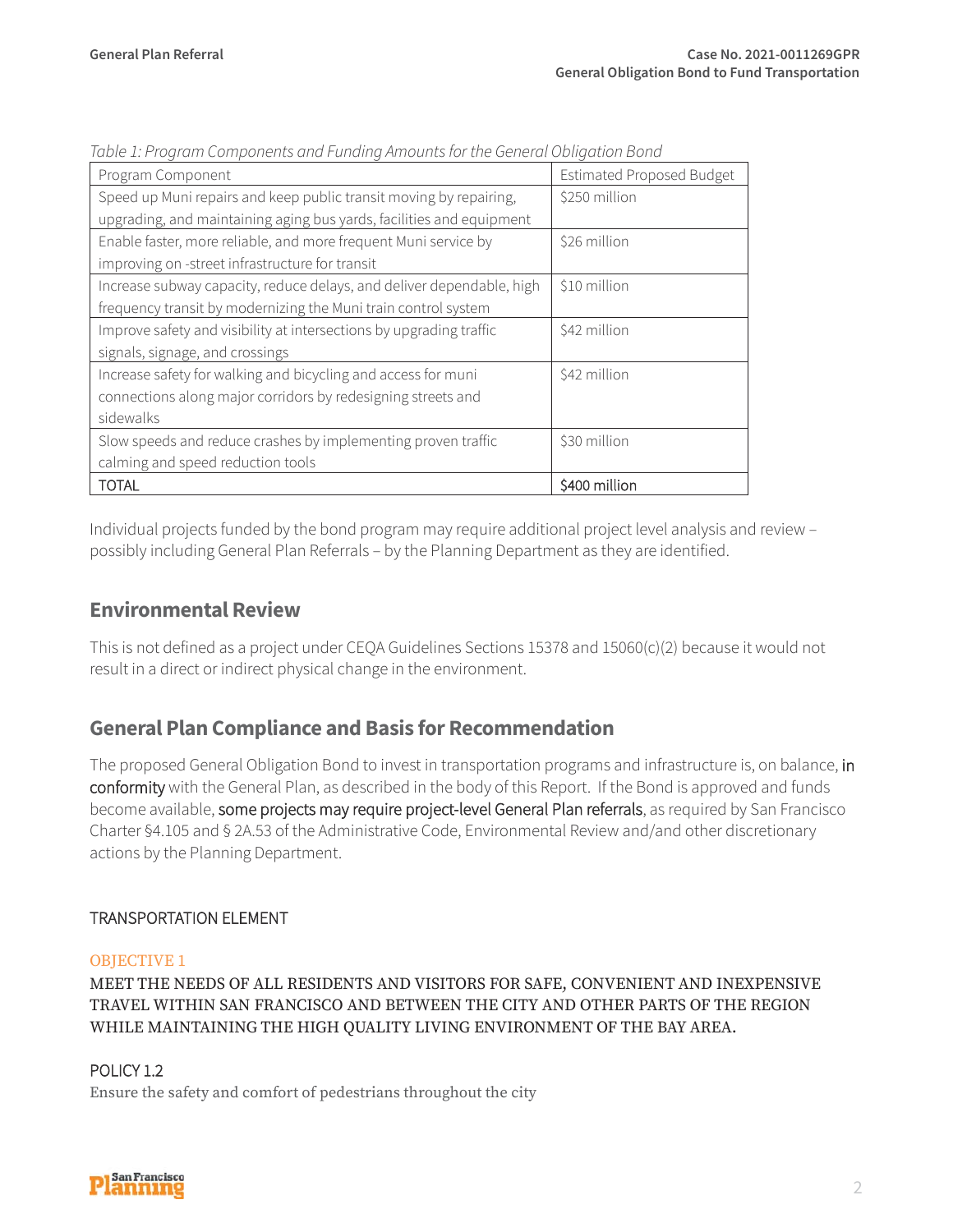#### POLICY 1.3

Give priority to public transit and other alternatives to the private automobile as the means of meeting San Francisco's transportation needs, particularly those of commuters

*Comment: The General Obligation Bond would provide funds for transit improvements and pedestrian environment improvements, including infrastructure for street crossing and intersection improvements. These improvements would enhance safety and comfort for pedestrians and people with disabilities. Additionally, using the funds for transit system improvements is consistent with San Francisco's Transit First Policy, which prioritizes transit over automobiles.*

#### OBJECTIVE 11

#### ESTABLISH PUBLIC TRANSIT AS THE PRIMARY MODE OF TRANSPORTATION IN SAN FRANCISCO AND AS A MEANS THROUGH WHICH TO GUIDE FUTURE DEVELOPMENT AND IMPROVE REGIONAL MOBILITY AND AIR QUALITY

#### POLICY 11.2

Continue to favor investment in transit infrastructure and services over investment in highway development and other facilities to accommodate the automobile

*Comment: The General Obligation Bond would provide funding for transit infrastructure, which should be prioritized over automobiles and parking.*

#### OBJECTIVE 20

GIVE FIRST PRIORITY TO IMPROVING TRANSIT SERVICE THROUGHOUT THE CITY, PROVIDING A CONVENIENT AND EFFICIENT SYSTEM AS A PREFERABLE ALTERNATIVE TO AUTOMOBILE USE

POLICY 20.9 Improve inter-district and intra-district transit service

POLICY 20.13

Create dedicated bus lanes and Bus Rapid Transit (BRT) lanes to expedite bus travel times and improve transit reliability

*Comment: The General Obligation Bond would provide funds for improving transit service and on-street infrastructure, which would facilitate faster, more reliable transit service between districts and within districts.* 

#### OBJECTIVE 21

#### DEVELOP TRANSIT AS THE PRIMARY MODE OF TRAVEL TO AND FROM DOWNTOWN AND ALL MAJOR ACTIVITY CENTERS WITHIN THE REGION

POLICY 21.11 Ensure the maintenance and efficient operation of the fleet of transit vehicles

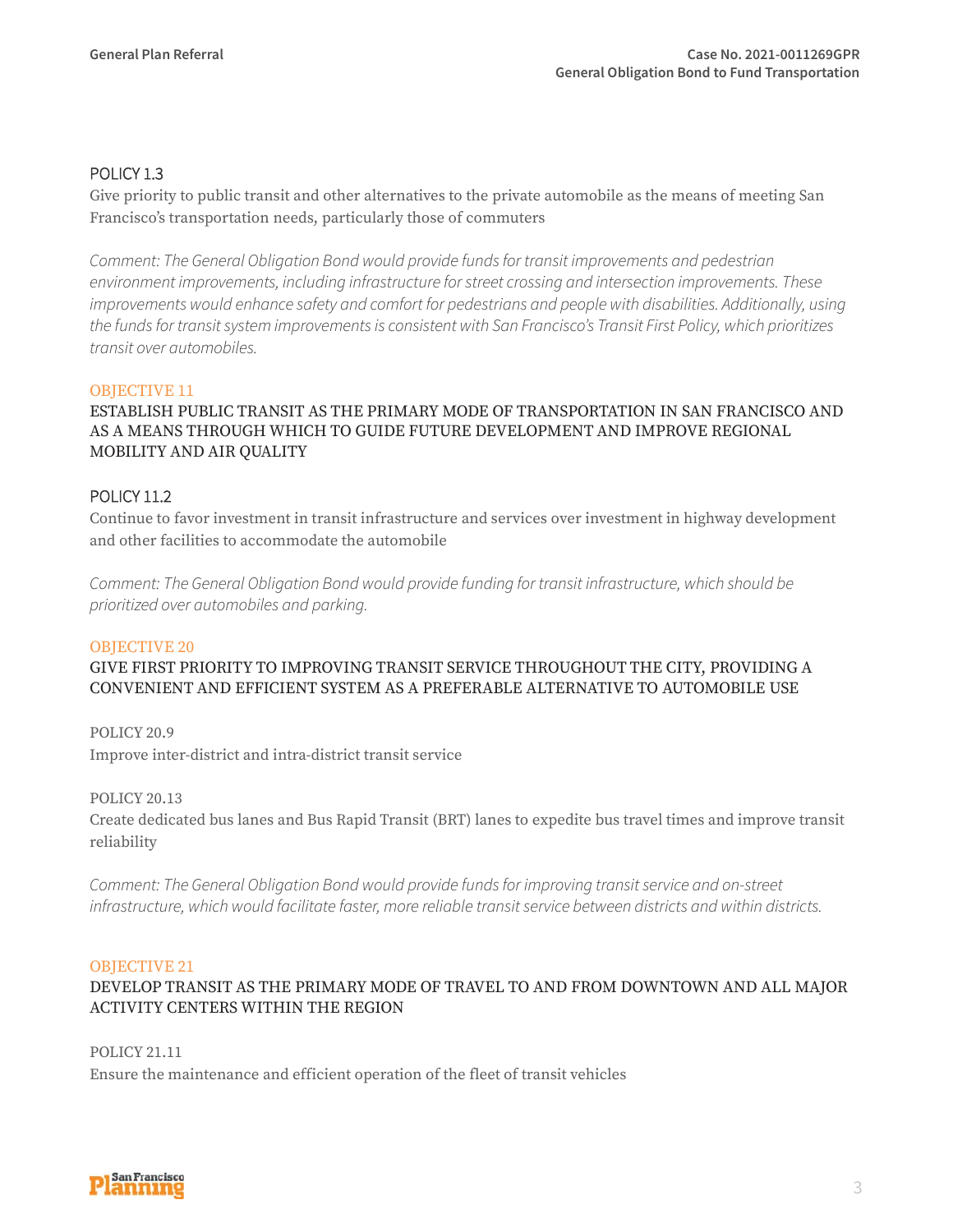#### POLICY 21.2

Where a high level of transit ridership or potential ridership exists along a corridor, existing transit service or technology should be upgraded to attract and accommodate riders.

*Comment: The General Obligation Bond for transportation would provide funds for enhancing transit service and connecting residents to destinations across the city such as jobs and services. The Bond would also provide funds for maintaining SFMTA's transit fleet, which would help to ensure that transit operations run smoothly.* 

#### **Planning Code Section 101 Findings**

Planning Code Section 101.1 establishes Eight Priority Policies and requires review of discretionary approvals and permits for consistency with said policies. The General Obligation Bond is found to be consistent with the Eight Priority Policies as set forth in Planning Code Section 101.1 for the following reasons:

1. That existing neighborhood-serving retail uses be preserved and enhanced and future opportunities for resident employment in and ownership of such businesses enhanced;

*The Project would not affect neighborhood-serving retail uses or opportunities for employment in or ownership of such businesses.*

2. That existing housing and neighborhood character be conserved and protected in order to preserve the cultural and economic diversity of our neighborhoods;

*The Project would not have a negative effect on housing or neighborhood character.*

3. That the City's supply of affordable housing be preserved and enhanced;

*The Project would not have an adverse effect on the City's supply of affordable housing.* 

4. That commuter traffic not impede MUNI transit service or overburden our streets or neighborhood parking;

*The Project would improve Muni transit service. It would not overburden the streets or neighborhood parking.* 

5. That a diverse economic base be maintained by protecting our industrial and service sectors from displacement due to commercial office development, and that future opportunities for resident employment and ownership in these sectors be enhanced;

*The Project would not have an adverse effect on the city's industrial or service sectors nor on opportunities for resident employment and ownership.*

6. That the City achieve the greatest possible preparedness to protect against injury and loss of life in an earthquake;